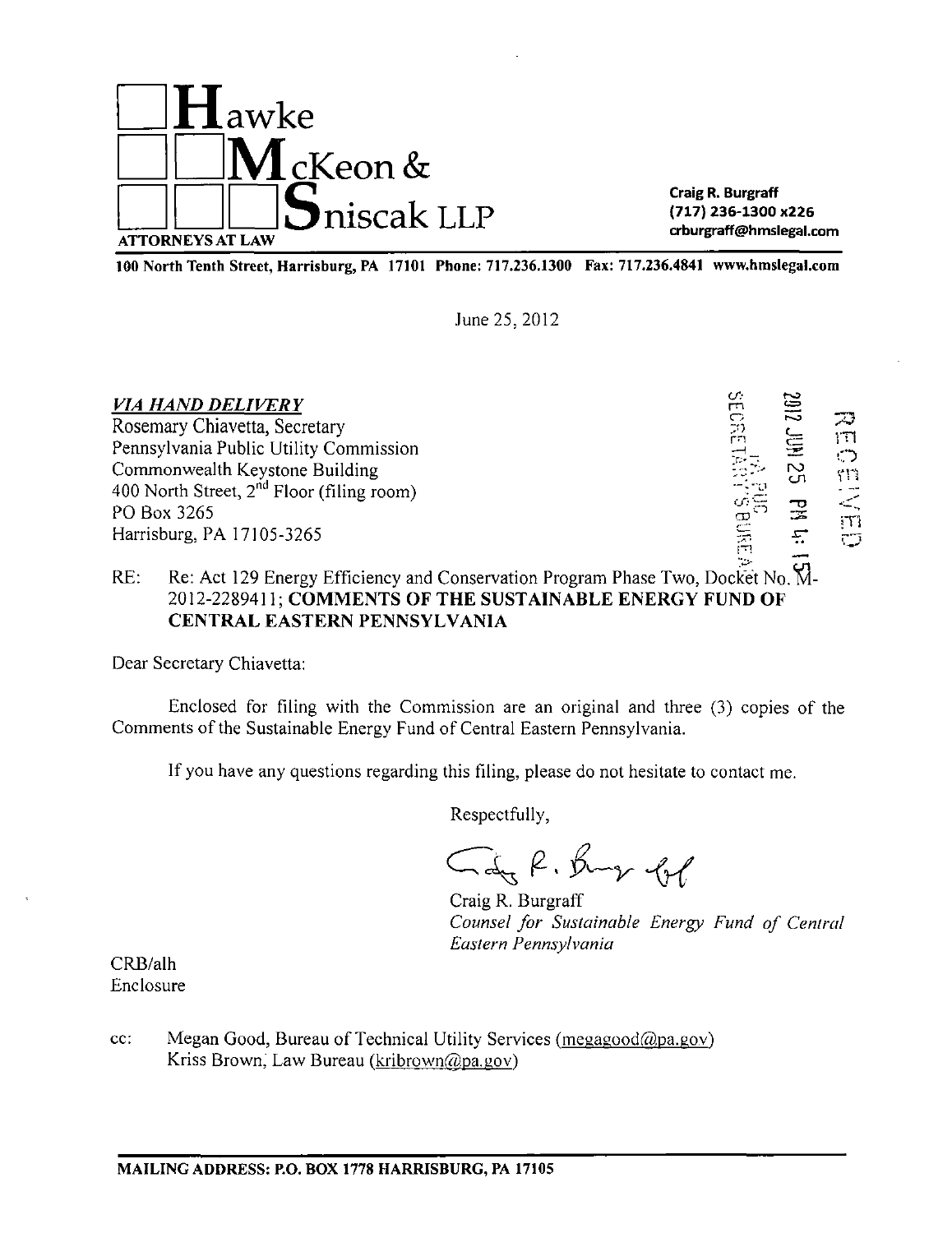# BEFORE THE PENNSYLVANIA PUBLIC UTILITY COMMISSION

Re: Act 129 Energy Efficiency and Docket No. M-2012-2289411



JUN 2 5 2012

#### **COMMENTS OF THE P A COMMENTS OF THE SECRETARY'S BUREAU SUSTAINABLE ENERGY FUND OF CENTRAL EASTERN PENNSYLVANIA**

™ UULIU UTILITT UUININISSIUN<br>DIDEATI **SECRETARY'S BUREAU** 

**The Sustainable Energy Fund of Central Eastern Pennsylvania ("SEF"), by and through its attorneys in this matter, Hawke McKeon & Sniscak LLP, files the following Comments in the above-captioned proceeding.** 

# **I. INTRODUCTION**

On October 15. 2008. House Bill 2200 was signed into law as Act 129 with an effective date of November 14, 2008.<sup>1</sup> Among other things, Act 129 required Energy Efficiency and Conservation ("EE&C") plans for Pennsylvania's largest electric distribution companies ("EDCs") and required that the Public Utility Commission ("Commission") evaluate the costs and benefits of the EE&C plans by November 31, 2013. Act 129 further directed that the Commission must set new incremental consumption and peak demand reductions if the benefits of the program and plans exceed the cost.<sup>2</sup> Regarding electricity consumption, Section 2806.1(c)(3) provides:

> By November 30, 2013, and every five years thereafter, the commission shall evaluate the costs and benefits of the program established under subsection (a) and of approved energy efficiency and conservation plans submitted to the program. The evaluation shall be consistent with a total

<sup>&#</sup>x27; 2008, October 15, P.L. 1592, No. 129 ("Act 129").

 $2^{2}$  66 Pa C.S. §§ 2806.1(c)(3) and (d)(2).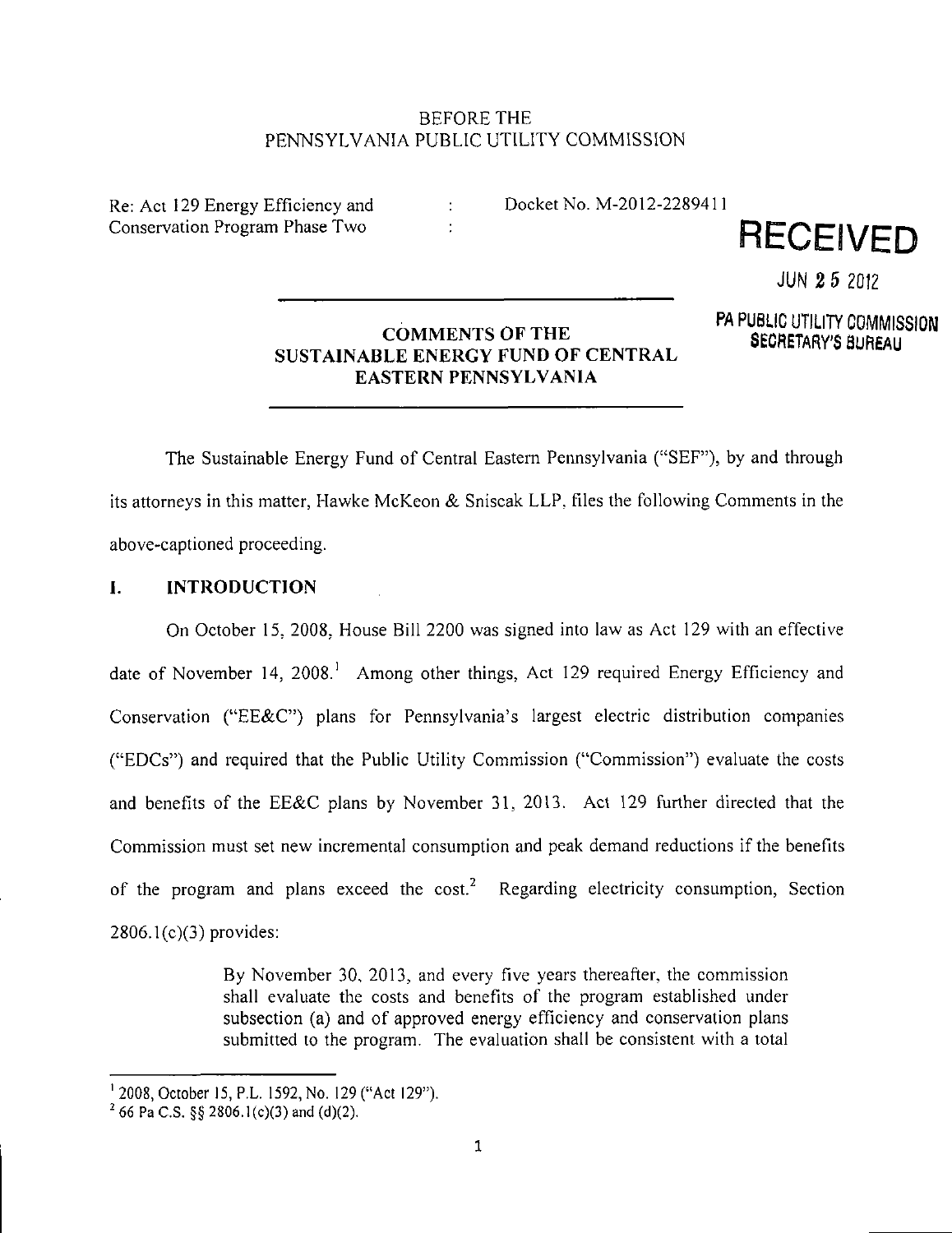resource cost test or a cost-benefit analysis determined by the commission. If the commission determines that the benefits of the program exceed the costs, the commission shall adopt additional incremental reductions in consumption.<sup>3</sup>

Regarding peak electric demand, Section 2806.1(d)(2) provides:

By November 30, 2013, the commission shall compare the total costs of energy efficiency and conservation plans implemented under this section to the total savings in energy and capacity costs to retail customers in this Commonwealth or other costs determined by the commission. If the commission determines that the benefits of the plans exceed the costs, the commission shall set additional incremental requirements for reduction in peak demand for the 100 hours of greatest demand or an alternative reduction approved by the Commission.<sup>4</sup>

In accordance with these directions, the Commission has begun the process of evaluating the cost-effectiveness of the various EDC EE&C plans and determining whether additional incremental consumption and peak demand reduction targets will be adopted and, if so, what those incremental reduction targets shall be.

To this end, the Commission issued a March 1, 2012 Secretarial Letter seeking comments on enumerated topics. The Commission held a stakeholder meeting on March 16, 2012 to provide interested parties an opportunity to give preliminary views on the topics and identify additional issues and concerns regarding design of future EE&C plans. The SEF attended the stakeholder meeting. The SEF, on April 17, 2012, filed Comments responding to issues raised in the March 1, 2012 Secretarial Letter.

As indicated in the March 1, 2012 Secretarial Letter, the Commission tasked the statewide evaluation ("SWE") to conduct a market potential study to inform the Commission and

<sup>&</sup>lt;sup>3</sup> Act 129 requires a minimum 1% reduction in total annual weather normalized consumption of the retail customers of each EDC by May 31, 2011, and a minimum 3% reduction by May 31, 2013. 66 Pa. C.S. § 2806.1(c)(2).

<sup>&</sup>lt;sup>4</sup> Act 129 requires a minimum of 4.5% reduction of weather normalized annual system peak demand in the 100 hours of highest demand by retail customers by May 31, 2013. 66 Pa. C.S. § 2806.1(d)(1).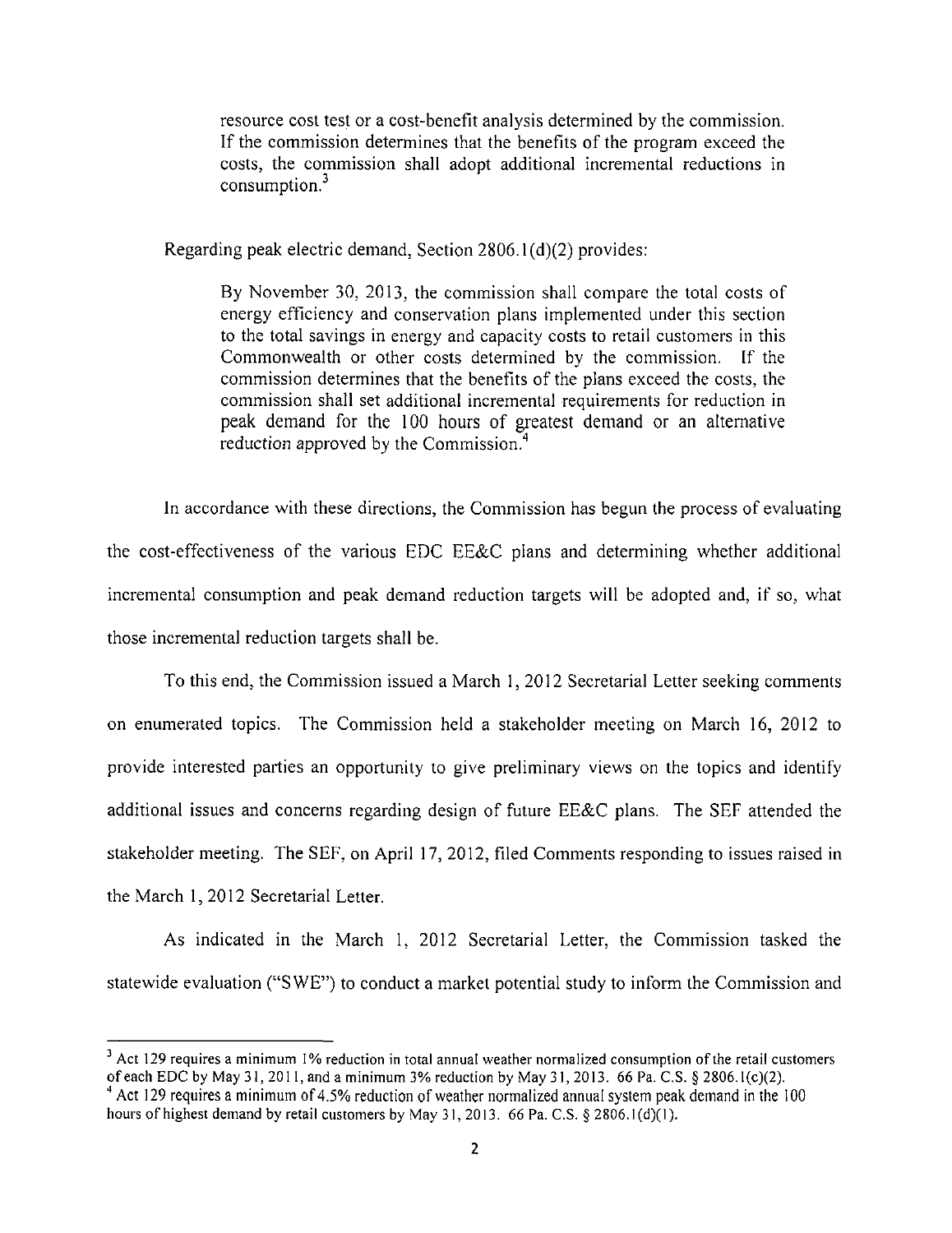all interested parties of its findings regarding the energy savings potential remaining in the large EDCs service territories. The Commission also asked the SWE to conduct a baseline study for the residential, commercial and industrial sectors in Pennsylvania. These studies gathered data from on-site surveys conducted by engineers to characterize the energy usage and electric energy efficiency opportunities in the Commonwealth for the seven (7) large EDCs.

**The baseline studies formed the basis for the SWE's Electric Energy Efficiency Potential for Pennsylvania Final Report ("Potential Report") that was released on May 11, 2012. On that date, the Commission also entered its Tentative Implementation Order.<sup>3</sup> In the May 11 Order, the Commission presented its evaluation of the cost-effectiveness of the EE&C Program and any proposed additional required incremental reductions in consumption. In addition, it continued its proposals addressing the issues delineated in Section 2806.1(a) of Act 129. The Commission provided for comments and reply comments on the evaluation of the EE&C Program, the proposed additional required incremental reduction in consumption and the proposals addressing the design and implementation of the next round of EE&C Programs.** 

# **II. COMMENTS**

The SEF provides the following Comments to the specific issues in the May 11 Order.

# **1. Level of Phase II Consumption Reduction Targets**

Section A.1 of the May 11 Order reviews the SWE's Potential Report results of its evaluation of the EE&C Program. Scenario 1 of the review of program potential contained in the study considered an annual spending ceiling that limits the annual program spending to 2% of 2006 annual revenue. <sup>6</sup> The Potential Study also used the same baseline period load forecasts that

<sup>5</sup> Energy Efficiency and Conservation Program, Docket Nos. IVI-2012-2289411 and M-2008-2069887 (May 11, 2012)("May 11 Order")

<sup>6</sup> Potential Report at 5 in the Commission's Energy Consumption and Peak Demand Production Targets Order of March 26, 2009 at Docket No. M-2008-2069887.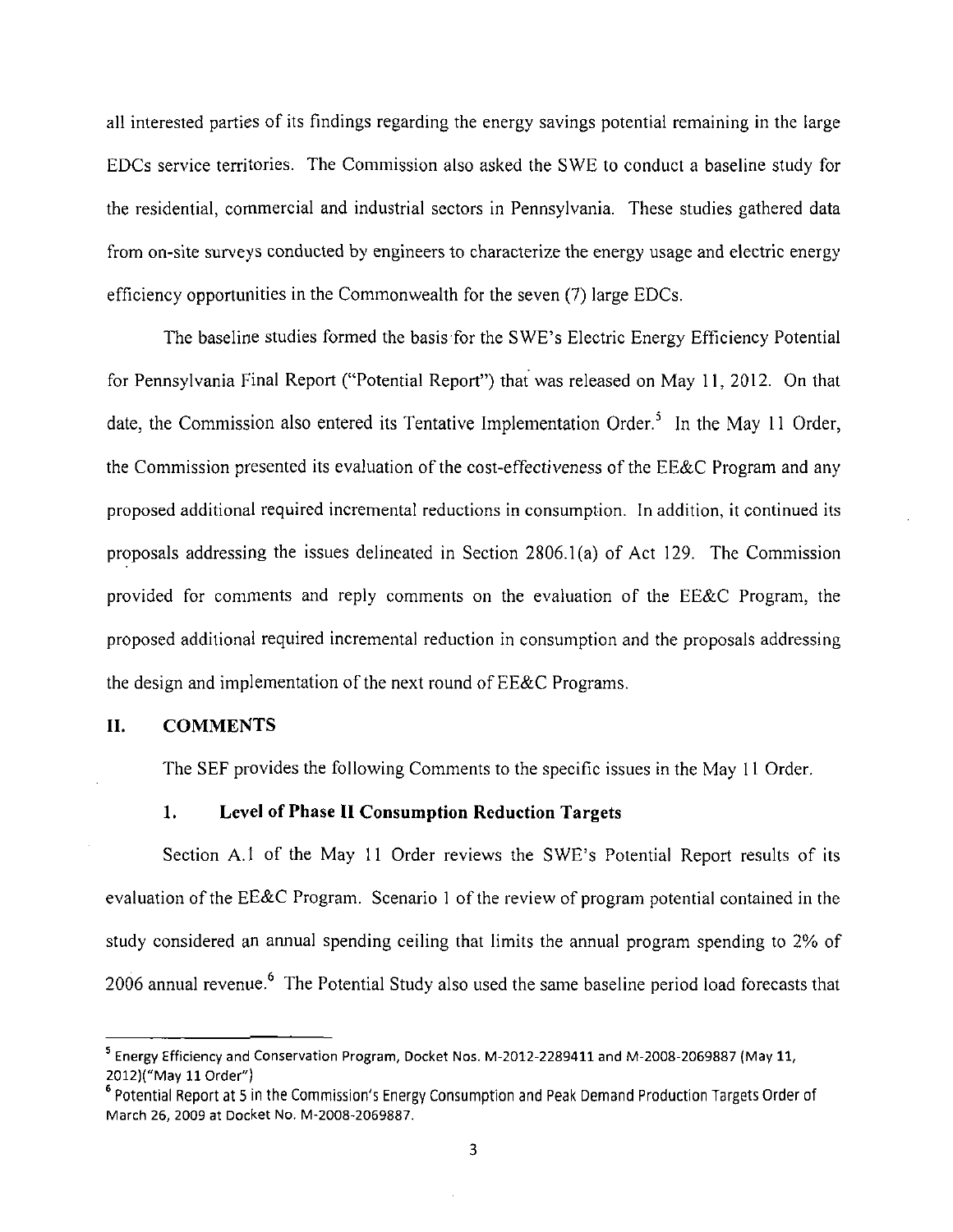were established for Phase I.' Based on the spending cap of 2% of 2006 annual revenues for annual program spending and using the previously established load forecasts, the Potential Study concluded that continuing electric energy efficiency programs in a Phase II of Act 129 will continue to be cost-effective for Pennsylvania ratepayers.<sup>8</sup> The statewide estimated program potential electricity savings for Scenario 1 amount to 3,313,247 Mwh on a cumulative basis by 2016 (a 2.3% reduction in projected 2010 baseline Mwh sales).<sup>9</sup> If the program is extended until 2018, the statewide estimated program potential savings amount to 5,414,343 Mwh on a cumulative annual basis (a  $3.7\%$  reduction in projected 2010 baseline Mwh sales).<sup>10</sup>

The Commission proposed the continuation of measuring the consumption reductions against the EDCs expected load as forecasted by the Commission for June 1, 2009 through May 31, 2010 (2009/2010 energy year forecast).<sup>11</sup> The Commission also proposed to adopt a threeyear consumption reduction requirement for Phase II that is based upon the 2009/2010 energy forecasts. Specifically, the Commission proposed to adopt the three-year consumption reduction requirements as contained in the SWE's market potential report as expected at Table 1 of the May 11 Order.<sup>12</sup> These reductions range from a high of 2.9% for PECO to a low of 1.6% for West Penn, but essentially rotate around the 2.3% found in the Potential Study. The Commission proposed using the full two percent (2%) of 2006 annual revenue for each year of Phase II, consistent with Section 1 of the Potential Study. The Commission did not address further peak demand reduction targets, preferring to await information on the cost-effectiveness of demand response programs,

<sup>7</sup> Energy Consumption and Peak Period Reduction Targets Order at Docket No. M-2008-2069887 (March 30, 2009). <sup>8</sup> Potential Report at Section 1-1.

 $^{\circ}$  Id.

 $10$  *Id.* 

 $^{\prime\prime}$  May 11 Order at 11-12.

 $12$  *id.* at 13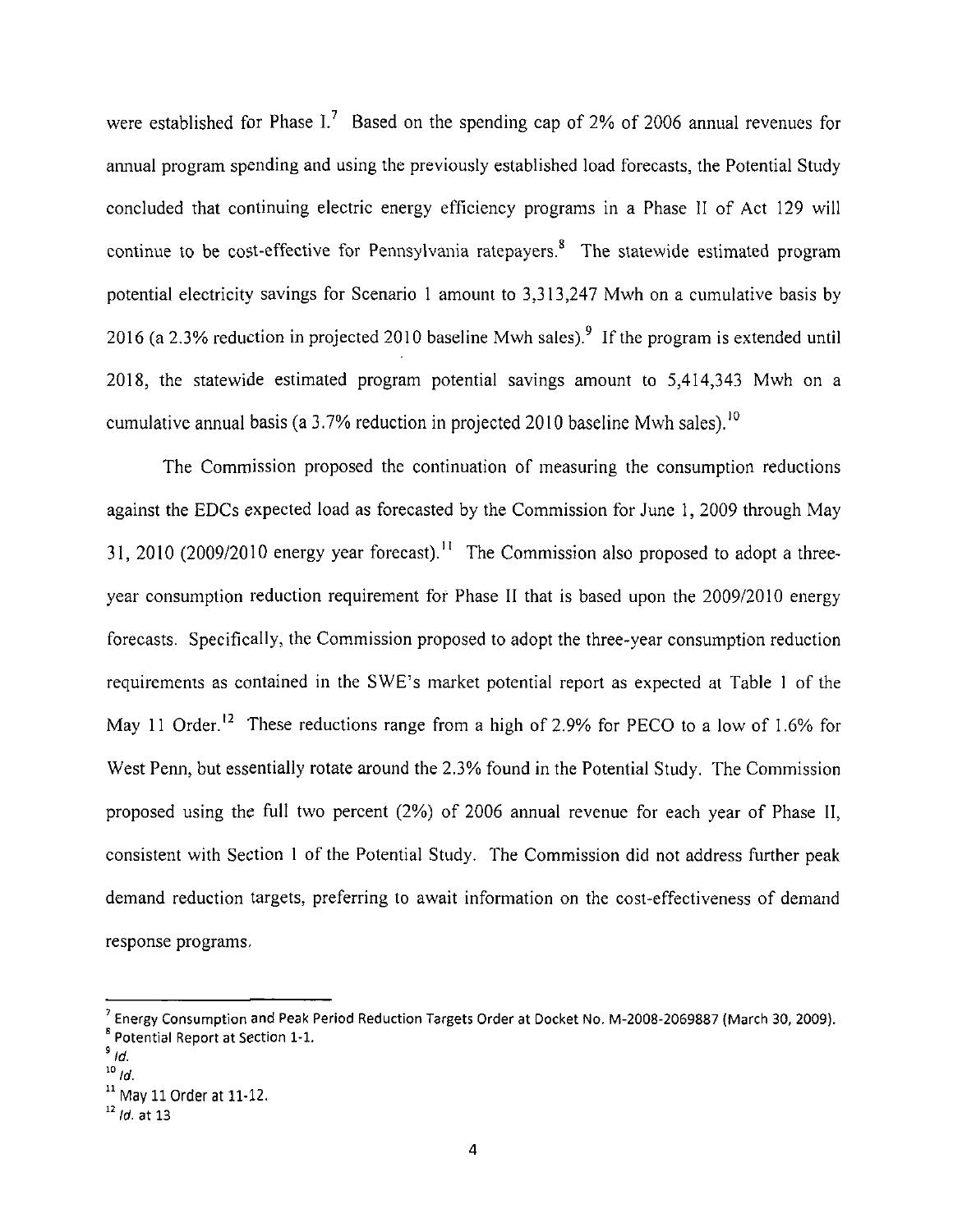The Commission's May 11 Order is not in the best interest of the ratepayers as it relies on information from the Potential Report, which is critically flawed. The Potential Report prepared by GDS Associates, Inc. and Nexant (1) lacks transparency; (2) utilizes flawed assumptions; and (3) excluded an entire class of energy conservation measures from the technical potential. As such, the consumption targets proposed by the Commission are understated and will lead to an inadequate result for Phase II.

#### **a. Transparency**

Although the report's authors cite the transparency<sup>13</sup> of the process, the process was not transparent outside of a small group. For example the Excel model utilized by the Potential Report's authors was not available for review.

#### **b. Assumptions**

The Potential Report for Pennsylvania utilizes flawed assumptions. The SWE did not use the best available data but instead used assumptions that decreased the program potential. For example, footnote 32 on page 29 of the Potential Report notes that "Adjustment factors of 25% were made to the CPITD [Cumulative Program Inception to Date] cost data presented below for the final incentive and administrative cost inputs into the potential models to account for uncertainty about future costs."

From June 2009 through May 2012. the basket of goods used for the consumer price index (CPI) rose from \$229,930 to \$245,709 or an increase of 6.8% over the previous three years<sup>14</sup>. On June 20, 2012, the Federal Reserve Board and the Federal Open Market Committee reduced its inflation forecast for 2012 to an annual rate of 1.2% to 1.7%. Additionally, the Federal Reserve Board projects inflation of 1.5% to 2.0% for 2013 and 2014.

<sup>&</sup>lt;sup>13</sup> Potential Report at 41.

<sup>&</sup>lt;sup>14</sup> U.S. Bureau of Labor Statistics retrieved June 20, 2012

http://data.bls.gov/pdq/SurveyOutputServlet?data\_tool=dropmap&5eries\_id=CUUR0100SA0,CUUS0100SA0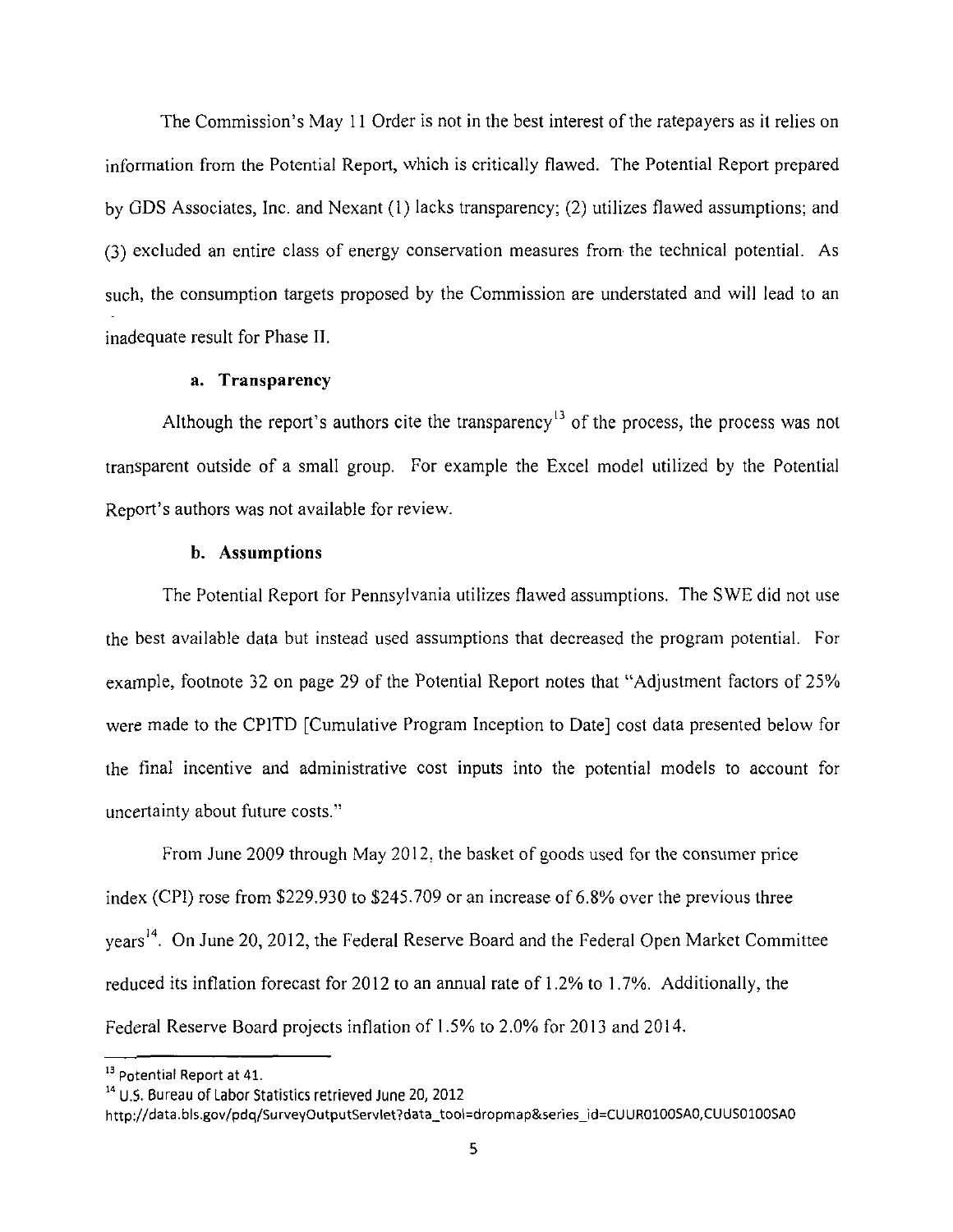The 25% adjustment is not reasonable or just and is without merit.

Additionally the Potential Report's authors relied upon data from the regulated EDCs for determination of measure cost. For example, on page 149 of the Potential Report the authors use \$4,050 as the cost incremental/full measure cost. However, on page 198 for that same measure but a different EDC, the authors cite \$8,164 as the measure's cost. For this measure the report's authors cite the Ohio TRM and ACEEE for the \$4,050<sup>15</sup> but for same measure at \$8,164 the authors cite an e-mail from PPL<sup>16</sup>.

A further drawback to the support for only a 2.3% consumption savings target for Phase II is a further critical flaw in the Potential Report. The Potential Report is critically flawed since it excludes an entire class of energy conservation measures from the technical potential. The study excludes fuel switching as a potential source of cost effective energy conservation. Utilities such as PPL Electric, PECO and UGI Electric all offered fuel switching programs in their Energy Efficiency and Conservation Plan. This exclusion by the report's authors reduces the technical and ultimately the program potential for the Commonwealth and each EDC. Consequently, this report is flawed in that its program potential is less than the actual potential available.

The result of this failure is that the Potential Report did not consider other programs that contribute to greater savings. Again, this failure acts to discount the proper amount of consumption savings for Phase II. As the SWE acknowledged, there may be "reasonable alternative assumptions that would yield somewhat different results."<sup>17</sup>

<sup>&</sup>lt;sup>15</sup> Potential Report at 155.

 $^{\prime\prime}$  Id. 203.

 $\cdot'$  Potential Report at 4.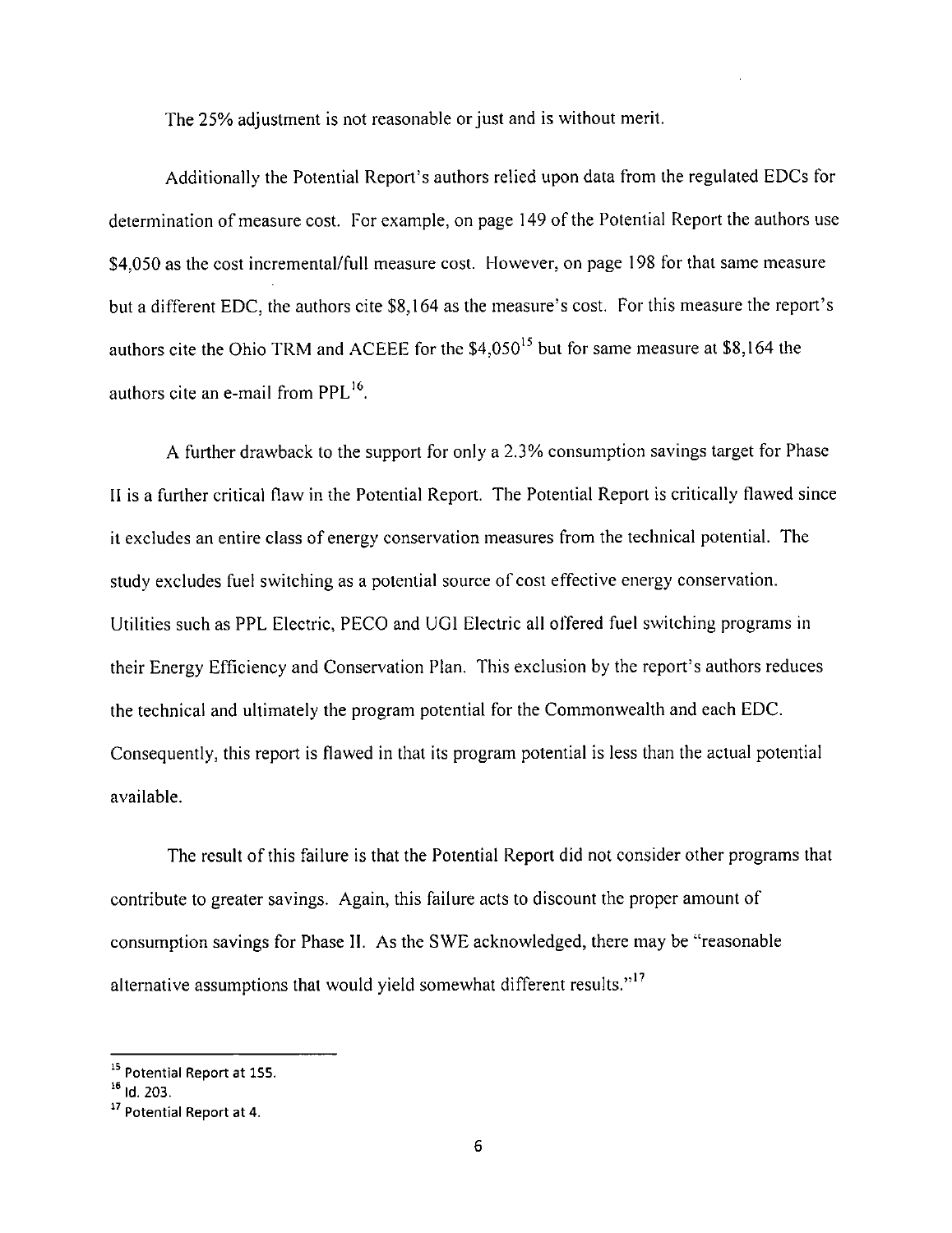#### **c. Recommendation**

The SEF recommends that the Commission adopt consumption reduction targets of 1% per year, as proposed by several commentators in this case.<sup>18</sup> This level over the three year Phase II timeline proposal reflects the flawed assumptions of the Potential Report and equals Act 129's 3% requirement.

# **2. The Commission should move expeditiously to create a third-party On-Bill financing working group.**

In Section A.4.c. of the May 11 Order, the Commission correctly finds that On-Bill financing and repayment programs have the potential to overcome the barriers to capital intensive projects that would otherwise be unattainable for many customers within all sectors. Therefore, the Commission finds that On-Bill financing or repayment programs warrant further consideration, and recommends that a working group be convened to explore issues surrounding On-Bill financing proposals.

SEF supports the creation of an On-Bill Financing and On-Bill Repayment working group. SEF has proposed and supported third-party On-Bill financing programs in PPL Electric Utilities Corporation ("PPL") initial EE&C Plan filing and PPL's recent Petition for approval of changes to that plan, and in its April 17, 2012 Comments regarding Phase II at this docket. SEF encourages the Commission to conduct the working group over the summer and conclude it prior to the EDC plan submissions so that, at a minimum, pilot programs will be included in the  $E$ E $C$  plans. With some EDC's aversion to On-Bill programs, SEF is concerned that if the work

 $^{18}$  May 11 Order at 12.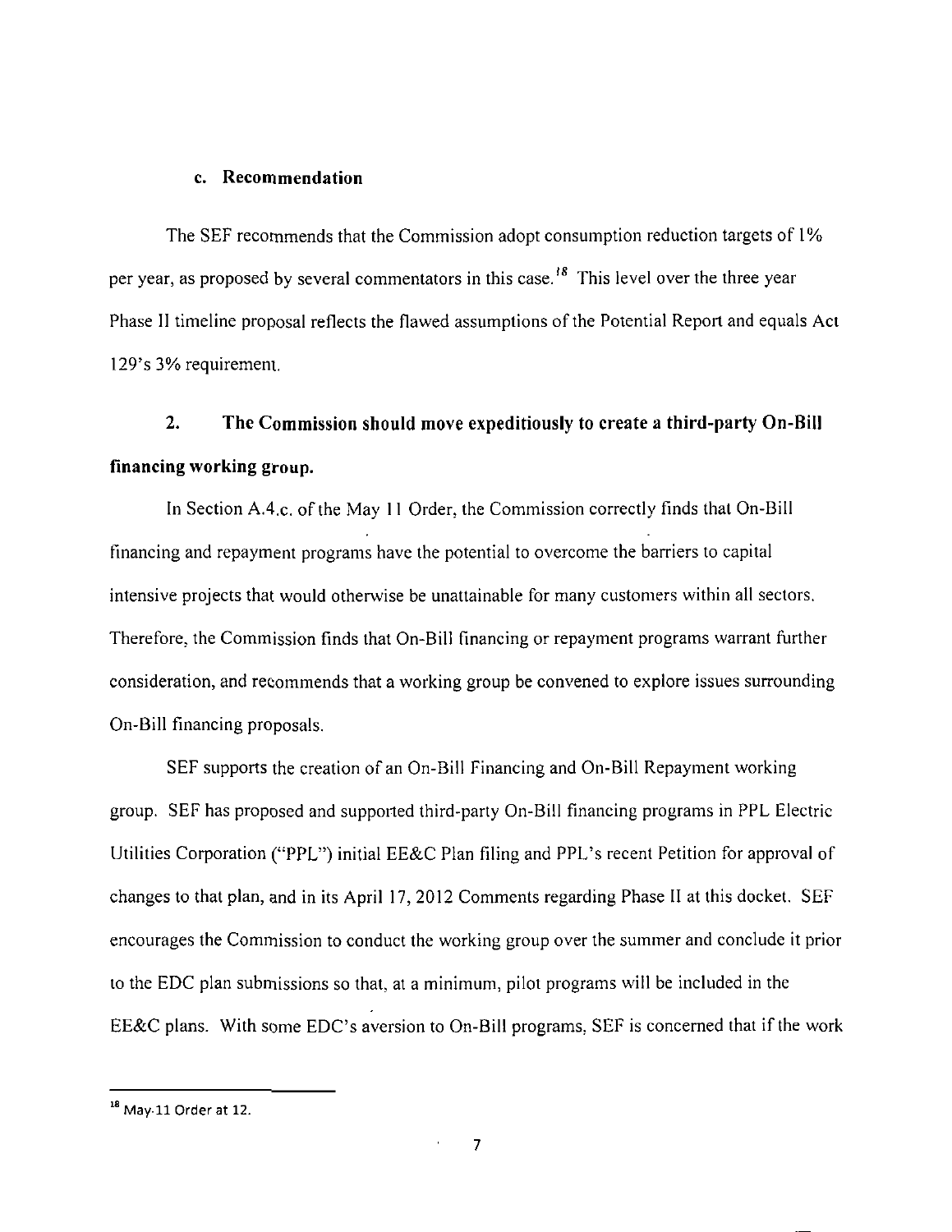of the working group is not completed prior to EDC submissions, the EDC's will utilize the working group as a reason not to engage in On-Bill programs.

# **3. The Commission should not summarily restrict Net-to-Gross application to program design and implementation**

The SEF has consistently recommended in the Total Resource Cost ("TRC") test docket that the Commission employ Net-to-Gross ("NTG") research to adjust the gross verified savings that are used for compliance purposes to determine whether an EDC has met its mandated Act 129 reduction targets. The Commission has consistently failed to direct such usage and again fails to direct such usage in the May 11 Order.

On May 29, 2009, the Commission circulated a TRC test proposal among interested parties in the Act 129 process at the EE&C Implementation Order docket<sup>19</sup> seeking comments relative to TRC testing. The Commission, in their absence of data specific to Act 129 programs, proposed not to require NTG adjustments for the first year.<sup>20</sup> The Commission also noted that it would direct EDCs to initially study the degree to which free-riders, take-back effects, spillover effects, or other factors that affect the NTG adjustment are present for the more prevalent efficiency measures that are implemented pursuant to their EE&C plans. Those EDC studies were to be conducted and overseen by a statewide evaluator should the Commission decide to contract for statewide evaluation service.<sup>21</sup> The results of the study would be used to determine if NTG adjustments should be made in the future.

 $^\circ$  Energy Efficiency and Conservation Program, Docket No. M-2008-2069887 (January 16, 2009)("EE&C Implementation Order").

<sup>2</sup> 0 Implementation of Act 129 of 2008 - Total Resource Costs (TRC) Test, Docket No. M-2009-2108601 (June 23, 2009), corrected by errata on Page 7 in October 19, 2009. ("2009 TRC Test Order"). The Commission still correctly noted that an NTG adjustment would adjust cost-effectiveness results so that the results would only reflect those energy efficiency gains that are attributed to and are a direct result of the energy efficiency program in question. 2009 TRC Test Order at 25.

 $4$  Id. at 25-26.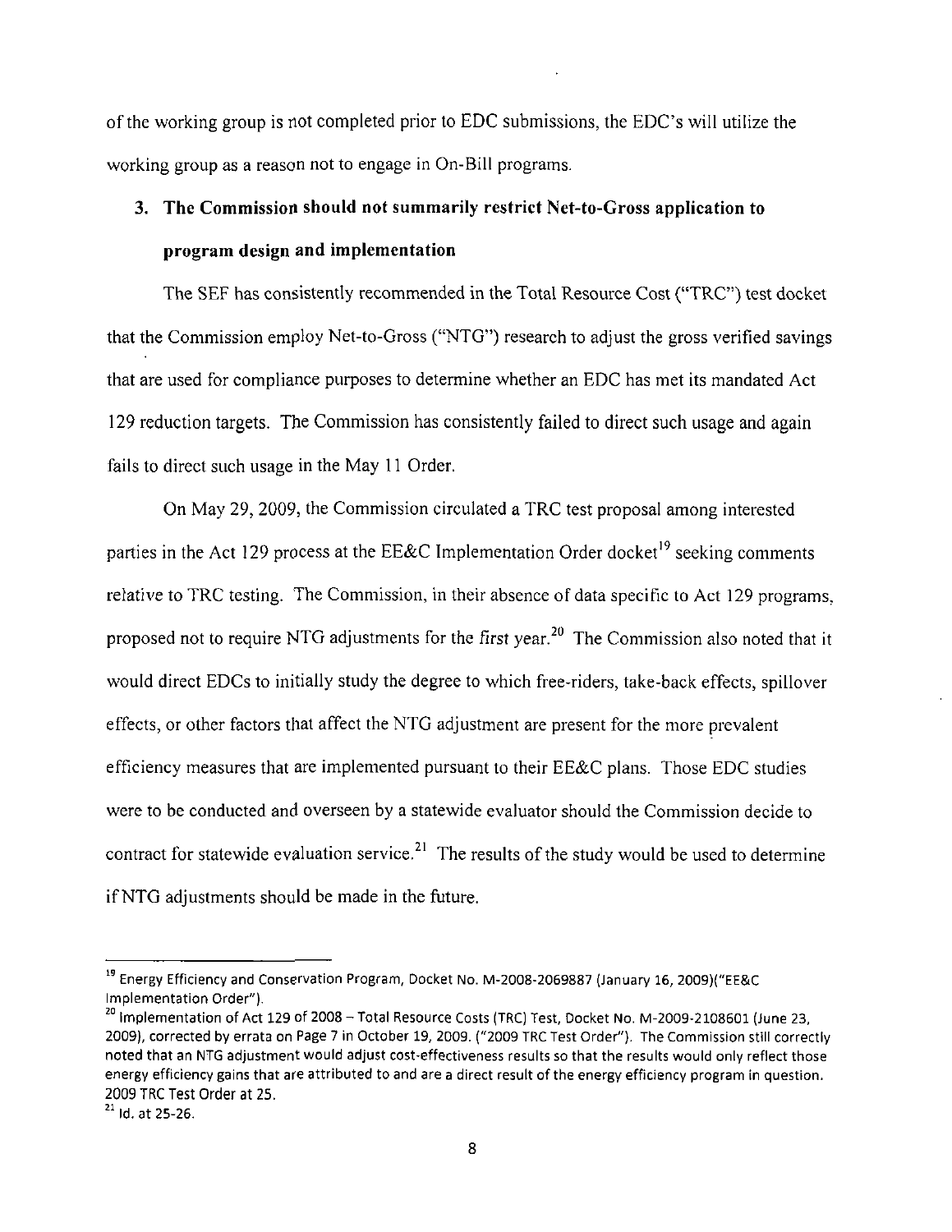After reviewing comments, the Commission determined that it would go forward without a NTG ratio (and adjustment) for the first year. It convened a stakeholder process to examine the issues associated with developing an NTG ratio rather than direct the EDCs to study the matter.<sup>22</sup>

On May 6, 2011, the Commission issued a Tentative Order at Docket No. M-2009- 2108601 seeking comments on proposed further requirements to the Pennsylvania TRC test for use through May 31, 2013 and, to a lesser extent, on the use of the TRC test beginning June 1,  $2013.<sup>23</sup>$  The Commission proposed to direct the EDCs to develop and conduct NTG studies and that the NTG studies be funded out of the EDCs' Act 129 2% program budgets. Pursuant to the RFP contract, the SWE would coordinate the development and approved of common methodologies for EDCs' NTG studies. The results of the studies would be reported to the SWE and utilized by the EDCs to determine when a measure on program should be removed from the EE&C portfolio because it is no longer cost effective to other incentives. The Commission did not propose, for the June 1, 2009 through May 31, 2013 period, that the NTG research be used to adjust the gross verified energy savings that are used for compliance purposes.<sup>24</sup>

The SEF, on June 3, 2011, submitted Comments to the May 6, 2011 Order. In those Comments, the SEF disagreed with the Commission's continued reluctance to require development of and to apply NTG research during the four-year term of the current EE&C plans to effectively measure the efficacy of those plans. The SEF recommended that, for the four year period, NTG research be used to adjust the gross verified savings that are used for compliance purposes to determine whether an EDC has met its mandated Act 129 reduction targets. This

 $^{22}$  Id. at 27.

<sup>&</sup>lt;sup>23</sup> Implementation of Act 129 of 2008 – Total Resource Cost (TRC) Test 2011 Revisions, Docket No. M-2009-2108609 (May 6, 2011) ("May 6, 2011 Order").

 $^{24}$  Id. at 18.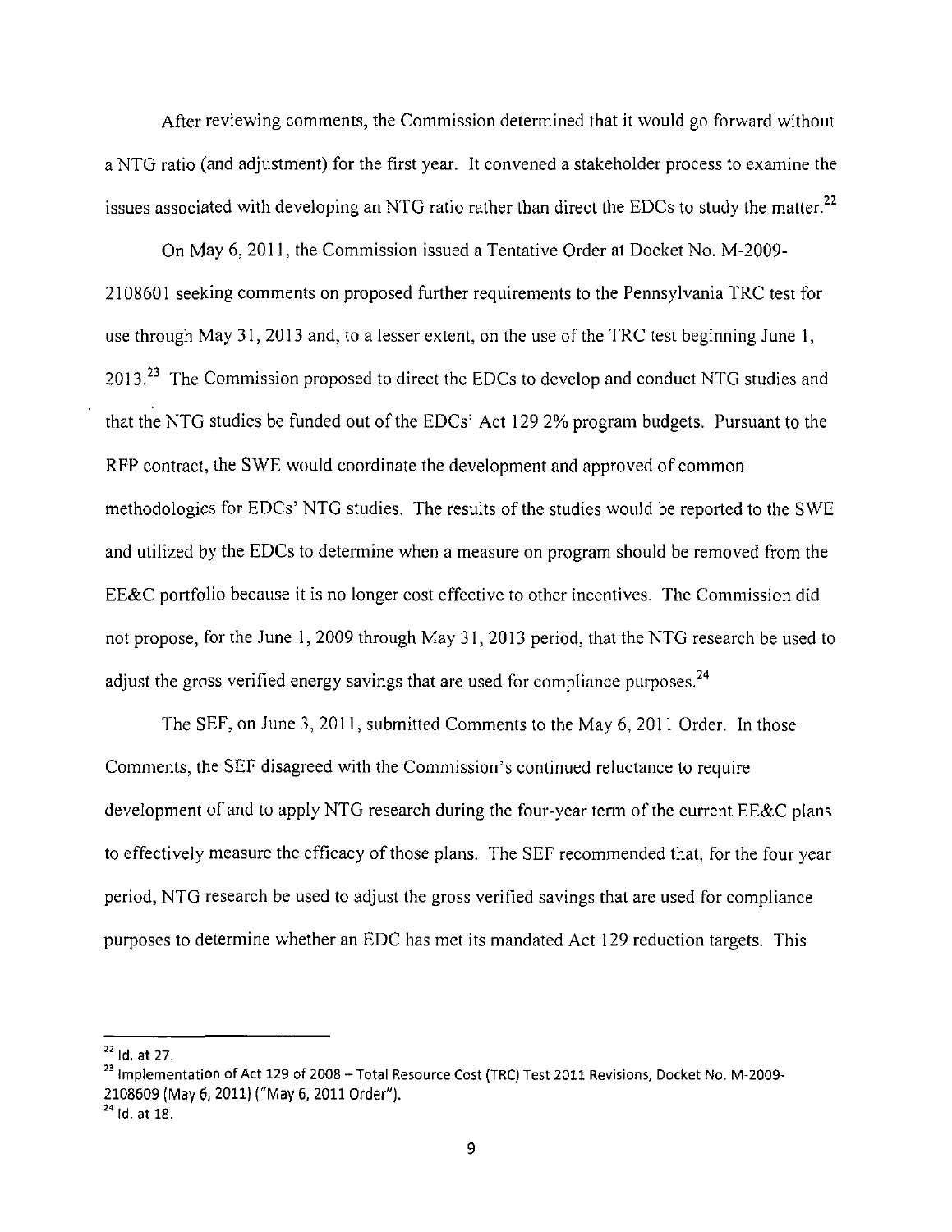recommendation was based upon the clear intent of Act 129, and the fact that gross savings are not in totality savings that are specifically or uniquely attributable to the program or measure.<sup>25</sup>

The SEF also pointed out that the proposals advanced in the May 6, 2011 Order failed to advance the need to quantify NTG results if it was to completely meet the economic efficiency goals of Act 129. The Commission did not discuss the results, if any, of its stakeholder process,<sup>26</sup> but simply continued to require no affirmative action on the NTG issue and compounded the problem by proposing an extension of savings measured at the gross savings level for the entire EE&C plan period.

The Commission entered its Final Order in this docket on August 2, 2011.<sup>27</sup> In that order, the Commission rejected SEF's suggestion to use NTG to determine compliance targets from June 1, 2009 to May 31, 2013.<sup>28</sup> The Commission did agree that NTG research is appropriate for directing Act 129 program design and implementation. It directed EDCs to collect data necessary to determine the NTG ratio for their programs and to apply the ratio when determining the cost-effectiveness of future modifications of existing programs. For those EDCs that had collected sufficient NTG data to calculate NTG ratios, as determined by the SWE, they were to use those ratios to immediately calculate the TRC for future Act 129 program modifications or changes. For those EDCs that had not collected NTG data to date, they should from the effective date of the order begin collecting NTG data and apply NTG ratios after six (6) months from the effective date of the order for Act 129 program modifications or changes. The Commission directed that NTG research necessary to develop NTG ratios should be funded

<sup>&</sup>lt;sup>23</sup> SEF Comments at Docket No. M-2009-2108601 (June 3, 2011) at 4-5.

<sup>&</sup>lt;sup>2</sup> SEF noted it was unclear on whether a stakeholder process was initiated. SEF was unaware of any process and was not notified if there was one. Id. at 6.

<sup>2</sup> 7 Implementation of Act 129 of 2008 - Total Resource Cost (TRC) Test 2011 Revisions, Docket No. M-2009- 2108601 (August 2, 2011)("August 2, 2011 Final Order").

<sup>&</sup>lt;sup>28</sup> The Commission noted that the stakeholder group only included EDCs and the SWE, with no other participation. Id. at 24.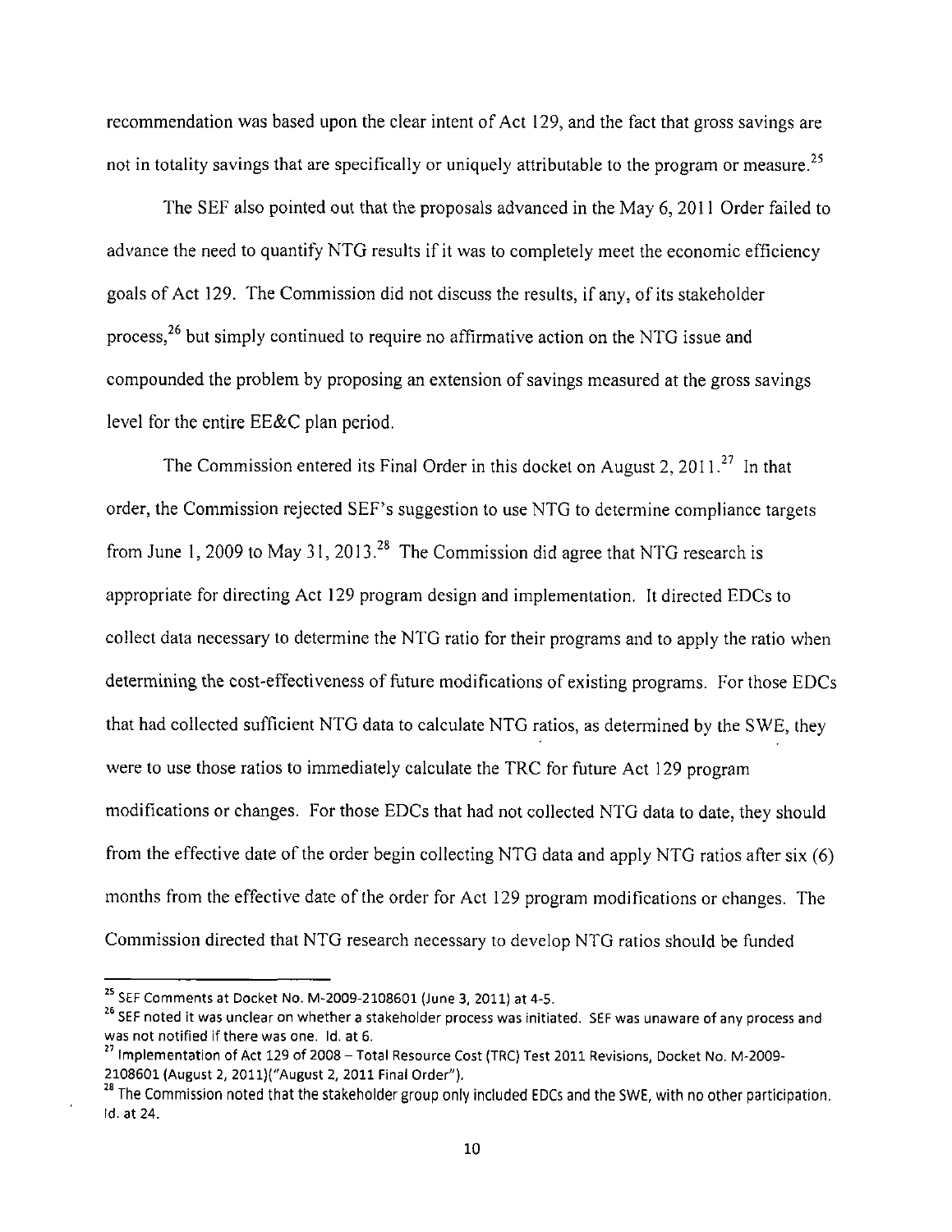outside of the EDCs Act 129 program budgets.<sup>29</sup> Certain EDCs requested that the Commission decide that NTG would only be used for program design and implementation decisions and not for savings target compliance if there were Act 129 programs after 2013. The Commission stated that it would wait until further data and input was available before making such a decision and would not adopt at that time a position about the use of NTG ratios for determining compliance with savings targets after 2013.<sup>30</sup>

Despite the fact that EDC NTG research data was to be completed and NTG ratios applied after six months of August 2, 2011, or February 2, 2012, the Commission in the May 11 Order simply notes that many EDCs have only completed preliminary NTG research, and a full year of NTG research data will not be available until the EDCs' Program Year 3 Final Annual Reports are submitted (November 15, 2012). The failure of EDCs to meet the Commission's August 2, 2011 Final Order allows the Commission to use the lack of Pennsylvania – specific data as a reason not to support an adjustment to NTG. Due to the lack of this data, the Commission proposes to again only allow NTG adjustments to be treated the same way for all of Phase II as they were treated for Phase I, namely that NTG research only be used to direct Act 129 program design and implementation, but not for compliance purposes.<sup>31</sup> The Commission proposes that EDCs continue to use net verified savings in their TRC test for program planning purposes and proposes that compliance in Phase II be determined using gross verified savings.

SEF submits that this proposal is unreasonable and represents an inappropriate regulatory response. It is inappropriate to allow the EDCs to fail to meet the Commission's direction requiring the calculation of NTG ratios by February 2012, and then rely on this failure and the attendant lack of Pennsylvania-specific data to continue to refuse to allow NTG data for

 $^{29}$  ld. at 25.

 $\frac{30}{10}$  id. at 26.

 $3^3$  May 11 Order at 45.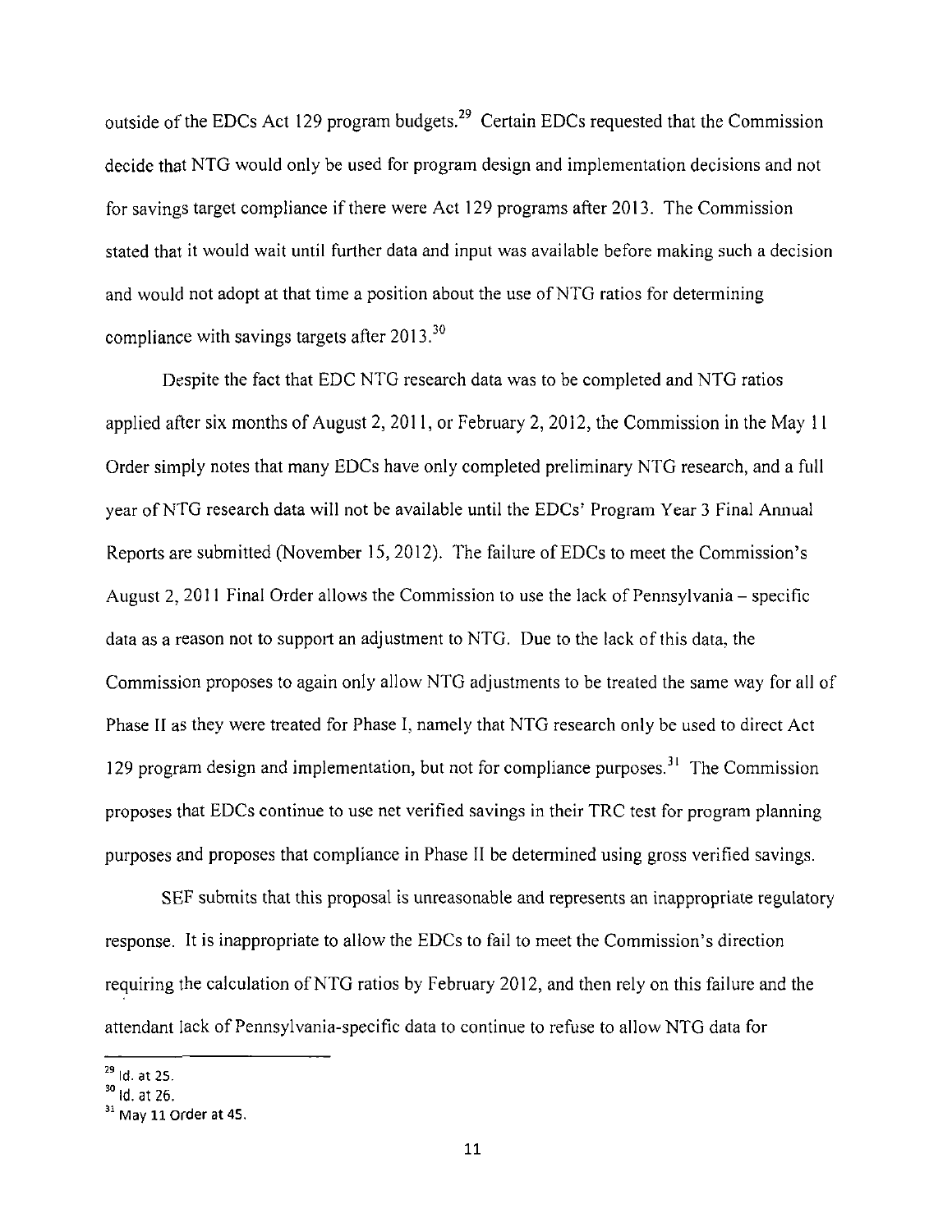compliance purposes for an additional three years during all of Phase II. The lack of data will now be relied upon as a basis for not addressing the Act 129 compliance issue for seven years, which is simply unfathomable and certainly not a basis of sound regulation.<sup>32</sup>

The SEF recommends that, at the least, the Commission follow its decision in the August 2, 2011 Final Order and not rush to judgment and summarily dismiss the use of NTG for compliance purposes for all of Phase II without awaiting further data and input, which it apparently expects by November 15, 2012. To do otherwise is unreasonable.

#### **III. CONCLUSION**

- .. L<u>'J</u>

z5

 $\vdash$ 

 $\Xi$   $\Xi$ 

ر،<br>س

LO<br>N

The Sustainable Energy Fund respectfully requests that the Commission consider and adopt the foregoing Comments and take any other actions that are deemed appropriate.

Respectfully submitted,

Craig R. Burgraft

PA Attorney I.D. #16278 Hawke McKeon & Sniscak LLP 100 North Tenth Street P.O. Box 1778 Harrisburg, PA 17105-1778 E-mail: crburgraff@hmslegal.com Telephone: (717) 236-1300 Facsimile: (717) 236-4841

*Counsel for the Sustainable Energy Fund of Central Eastern Pennsylvania* 

DATED: June 25, 2012

<sup>&</sup>lt;sup>32</sup> The EDCs, prior to undertaking the NTG studies, were to submit a summary of their NTG study scope and methods, including estimated costs, for stakeholder comments and a prudency review. SEF has no knowledge indicating that even this preliminary process ever occurred. August 2, 2011 Final Order at 25.